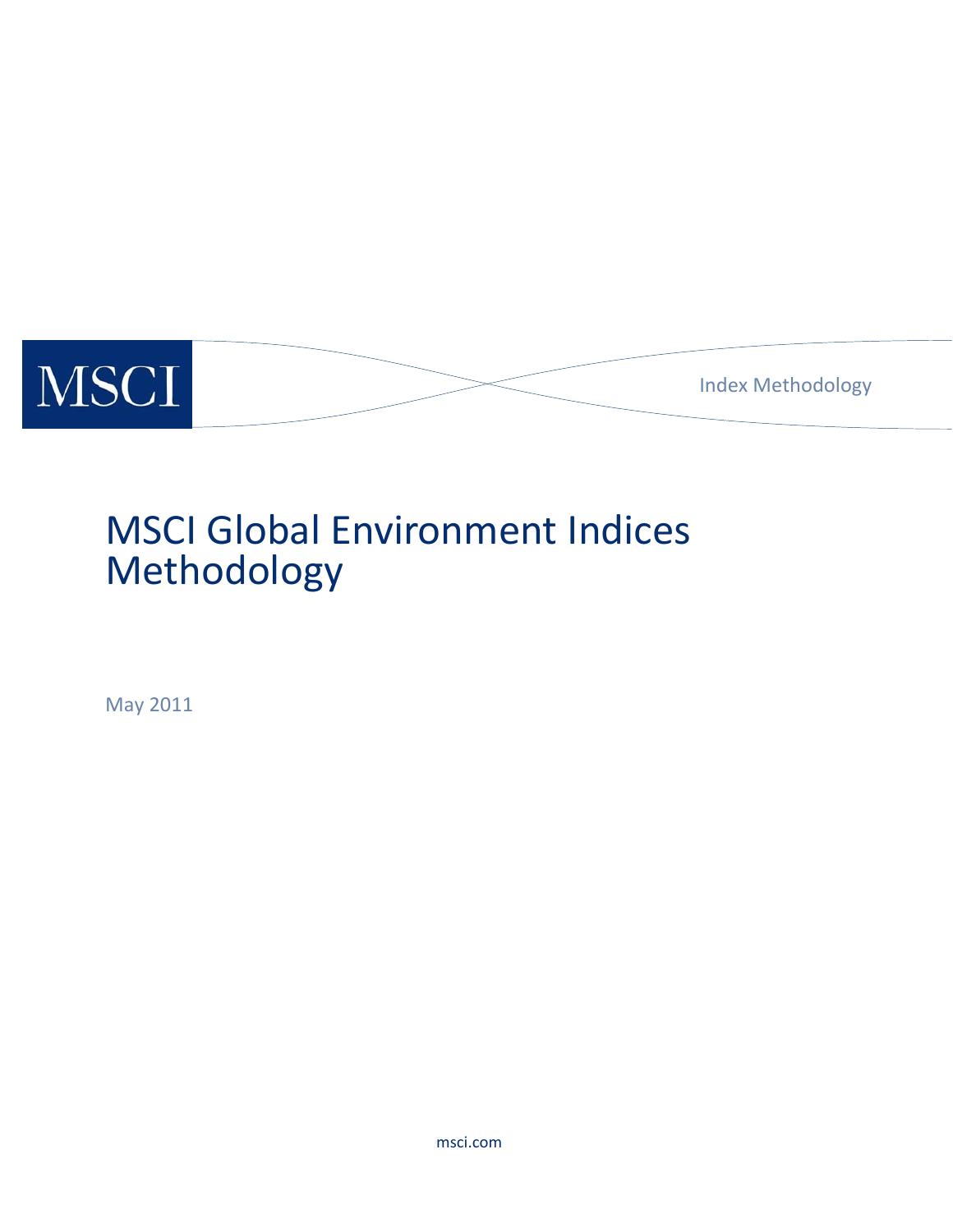## 1. Introduction

The MSCI Global Environment Indices are free float-adjusted market capitalization weighted indices designed to provide exposure to environmental themes by identifying pure play companies that focus on offering products or services that contribute to a more environmentally sustainable economy by directly reducing the consumption of or improving the productive use of limited global natural resources.

The MSCI Global Environment Indices include the following five MSCI Environmental Thematic Indices:

- MSCI Global Alternative Energy Index;
- MSCI Global Clean Technology Index;
- MSCI Global Sustainable Water Index;
- MSCI Global Green Building Index; and
- MSCI Global Pollution Prevention Index.

This methodology book is based on the methodology used by KLD Research & Analytics, Inc. for the construction and maintenance of the FTSE KLD Global Environment Index, which has been updated to incorporate the methodology changes resulting from the transition to the MSCI ESG Indices family that occurred on September  $1<sup>st</sup>$ , 2010. MSCI intends to review and update the methodology in the upcoming months.

## 2. Constructing the MSCI Global Environment Index

### 2.1 Underlying Universe

The selection universe for the MSCI Global Environment Indices is the MSCI All Country World Investable Market Index (IMI).

## 2.2 Eligibility Criteria

Companies from the underlying universe are evaluated for the level of involvement in and strategic commitment to five environmental themes:

- Alternative Energy Products and services that promote the generation of power using renewable or cleaner sources (i.e., cleaner than fossil fuels) or the development of alternative energy technology.
- Clean Technology Products and services that deliver equal or superior performance while reducing energy use and natural resource consumption, when compared to conventional offerings.
- Sustainable Water Products and services focused on water and wastewater treatment; water infrastructure; or water resource management and efficiency.

2 of 7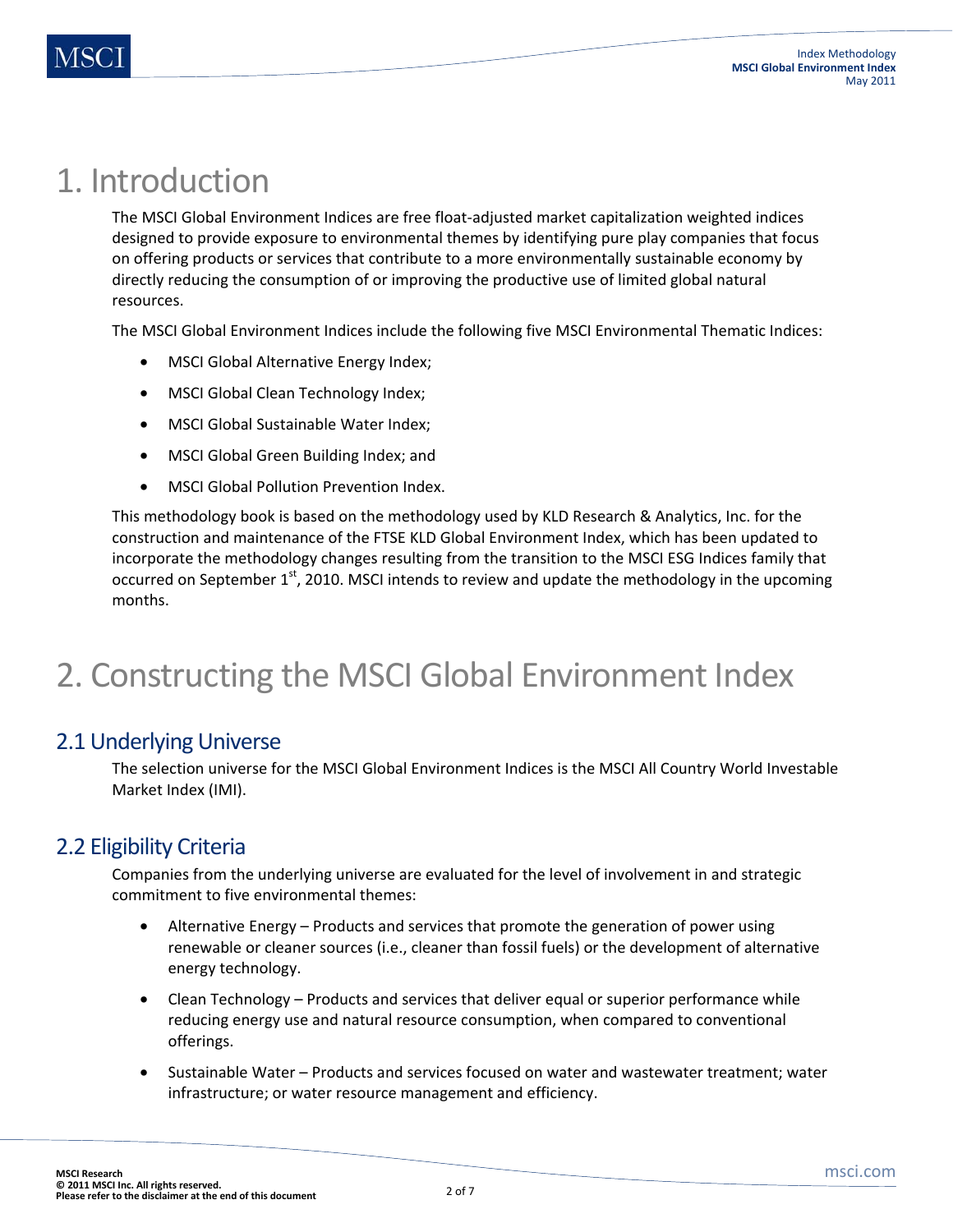- Green Building Building material suppliers; home builders; or property managers that directly support and have a confirmed commitment to achieving sustainable building standards (i.e., LEED, Energy Star Homes, or other recognized standards of sustainable building) for all new construction.
- Pollution Prevention Products and services focused on pollution prevention; waste minimization or recycling, including source reduction, in-process recycling, reuse/reclamation, resource recovery, and treatment/abatement.

Please refer to Appendix 1 for a detailed description of these categories

### 2.3 Index Construction

Any company that has a pure play involvement in one of the environmental themes mentioned above (i.e., derives 50% or more of its revenue from products and services from one of these themes) is eligible for inclusion in the MSCI Global Environment Indices.

An eligible company is included in the MSCI Environmental Thematic Index, which corresponds to the environmental theme that that company is involved in. The five MSCI Environmental Thematic Indices are:

- MSCI Global Alternative Energy Index;
- MSCI Global Clean Technology Index;
- MSCI Global Sustainable Water Index;
- MSCI Global Green Building Index; and
- MSCI Global Pollution Prevention Index.

These five MSCI Environmental Thematic Indices are then aggregated together to form the MSCI All Country World (ACWI) Environment Index.

## 3. Maintaining the MSCI Global Environment Index

### 3.1 Semi-Annual Index Reviews

The Semi-Annual Index Reviews of the MSCI Global Environment Indices are conducted in May and November to coincide with the May and November Semi-Annual Index Reviews of the MSCI Global Investable Market Indices. The changes are implemented at the end of May and November.

At Semi-Annual Index Reviews, all companies in the underlying universe are reviewed and eligible companies are added to the MSCI Global Environment Indices. Existing constituents may be deleted from the MSCI Global Environment Indices due to declining company involvement in a specific theme. Any constituent that is deleted from the underlying index as a result of the Semi-Annual Index Review is also deleted from the MSCI Global Environment Indices.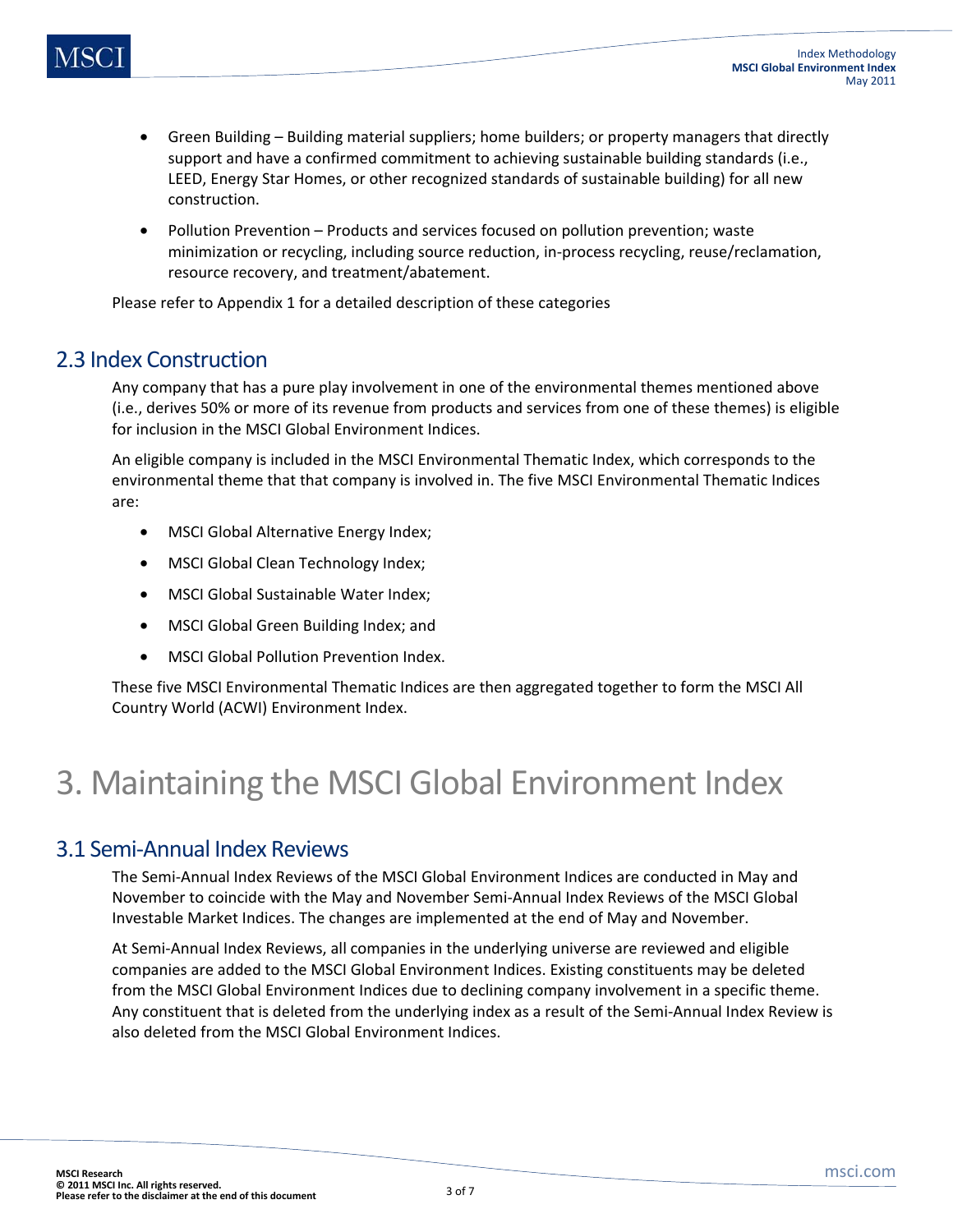## 3.2 Quarterly Index Reviews

The Quarterly Index Reviews of the MSCI Global Environment Indices are conducted in February and August to coincide with the February and August Quarterly Index Reviews of the MSCI Global Investable Market Indices. The changes are implemented at the end of February and March.

At Quarterly Index Reviews, only additions to the underlying index are evaluated for their eligibility for inclusion in the MSCI Global Environment Indices. Any constituent that is deleted from the underlying index as a result of the Index Review is also deleted from the MSCI Global Environment Indices.

## 3.3 Ongoing Event-Related Maintenance

The MSCI Corporate Events Methodology is applied for the maintenance of the MSCI Global Environment Indices between Index Reviews. There are no additions to the MSCI Global Environment Indices outside the regular index reviews. New additions to the underlying index due to corporate events are not added simultaneously to the MSCI Global Environment Indices, but may be considered for inclusion at the following Index Review. However, companies deleted from the underlying index between Index Reviews are also deleted at the same time from the MSCI Global Environment Indices.

The technical details relating to the handling of specific corporate event types can be found in the MSCI Corporate Events Methodology book available at: http://www.msci.com/products/indices/size/standard/methodology.html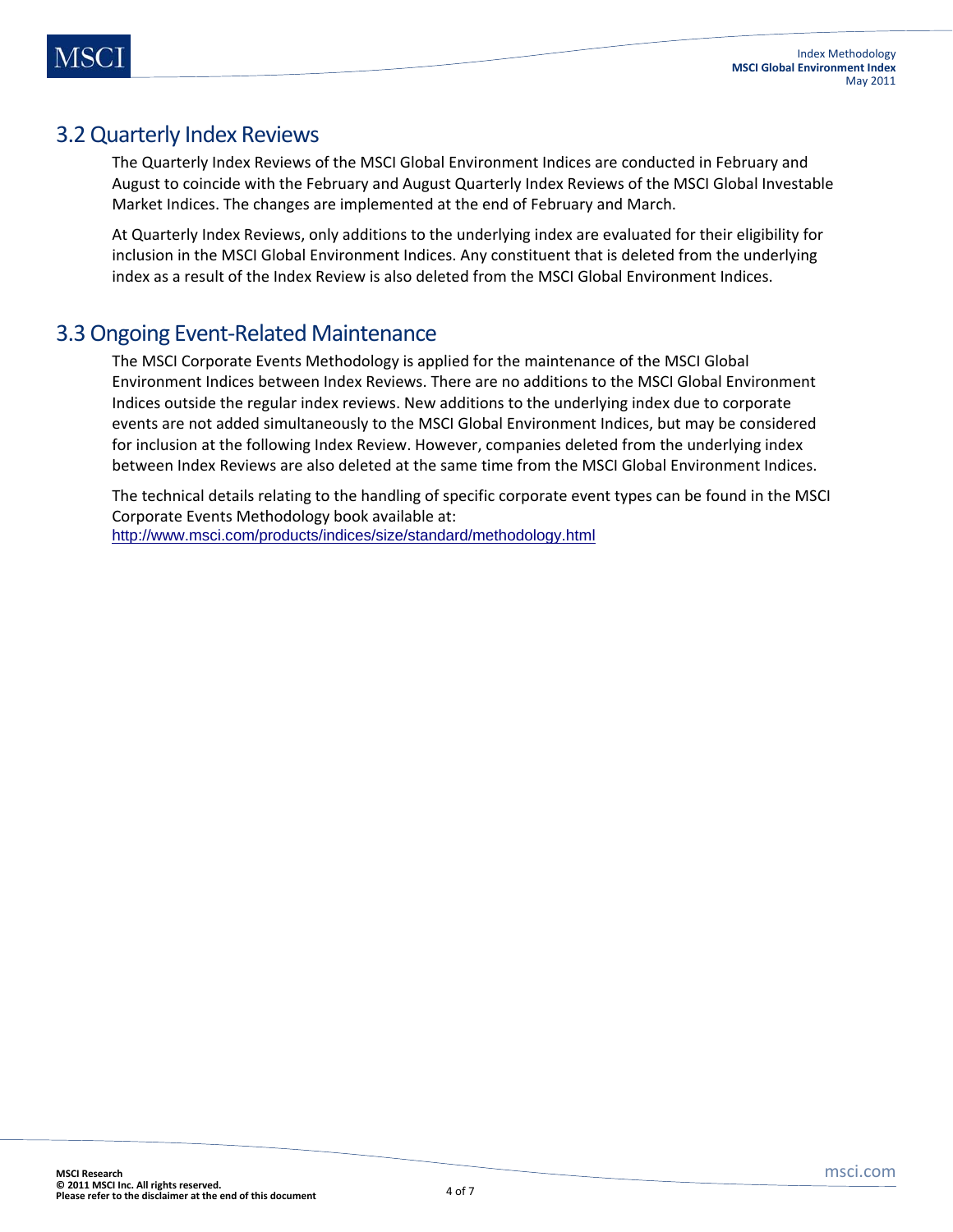## Appendix 1: Environment Themes

The MSCI Global Environment Indices includes companies based on their involvement in and strategic commitment to the following five environmental themes:

- Alternative Energy
- Clean Technology
- Sustainable Water
- Green Building
- Pollution Prevention

A brief description of these themes is included below.

#### **Alternative Energy**

This theme includes renewable energy sources, such as wind, solar, geothermal, and tidal, as well as alternatives to fossil fuels, such as biofuels, biomass, landfill methane, hydrogen and natural gas based fuels, and fuel cells. This theme is comprised of companies that:

- Generate and distribute power from renewable energy sources;
- Produce alternative fuels with little or no negative externalities to the environment or human health (or from renewable or cleaner sources);
- Supply technologies, equipment, and components for renewable or alternative energy; or
- Promote renewable or alternative energy projects (i.e., financing, design, construction, management).

This category also includes companies that supply materials, specific-use parts and services to original equipment manufacturers and generators of electricity or fuel from renewable and alternative resources.

### **Clean Technology**

This theme category includes companies whose products or services reduce energy resource consumption through:

- Products that make current technologies highly energy-efficient;
- Technologies for producers or consumers that make more efficient use of power or fuel; or
- Products or services that reduce the demand for energy or fuel consumption

Examples of Clean Technology products and services include electric and hybrid (gas-electric) vehicles, energy-efficient machinery and equipment and large-scale energy storage equipment. They also include demand management services (utilities) and "smart metering" and industrial automation controls. Companies considered for the Clean Technology theme do not fit into the Alternative Energy, Sustainable Water, Pollution Prevention, or Green Building themes.

#### **Sustainable Water**

Companies included in this theme have product and service offerings that focus on:

• Minimizing and monitoring current water use and demand increases;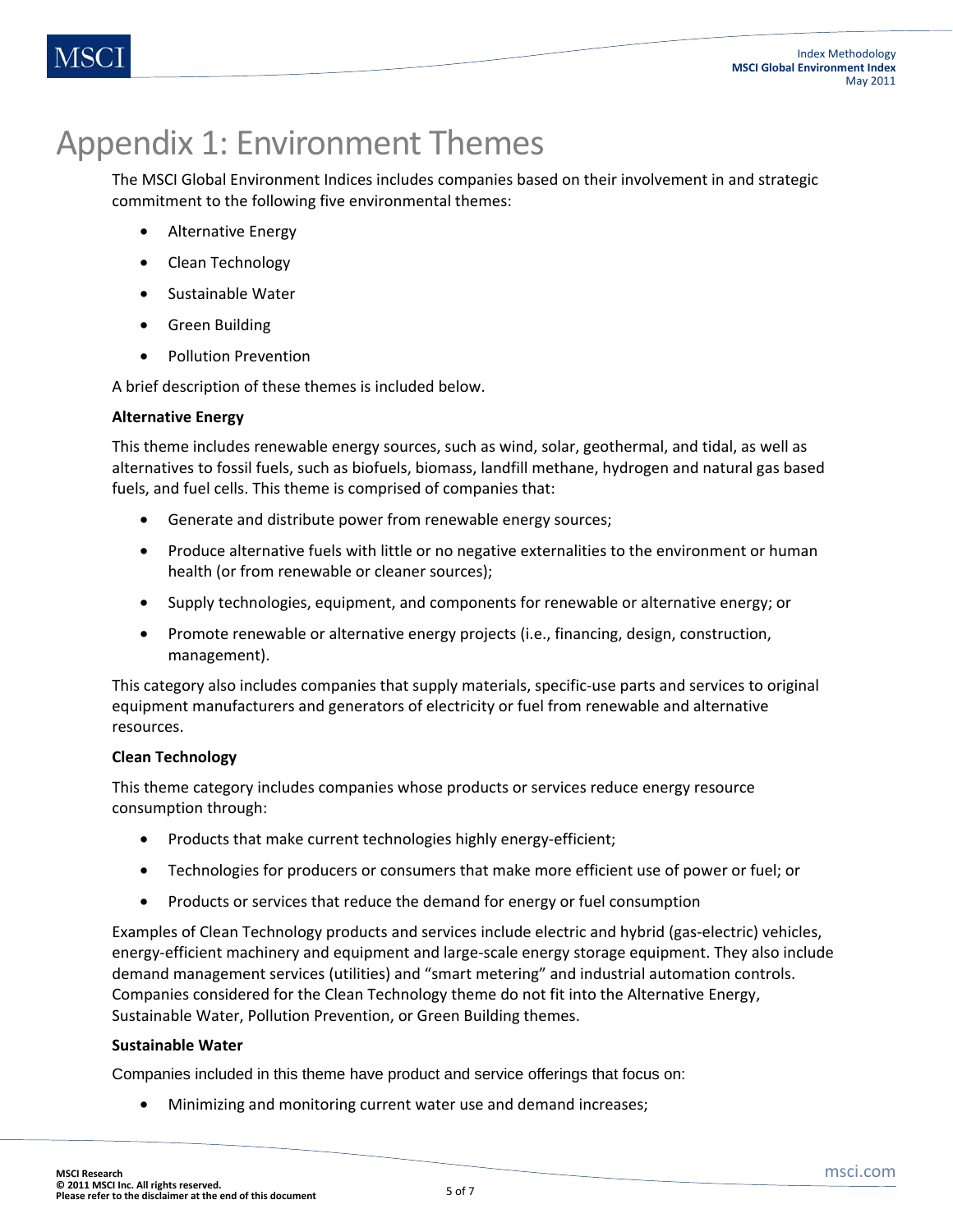- Improving the quality of water supply; or
- Improving the availability and reliability of water.

The Sustainable Water theme includes companies that provide products and services in water and wastewater treatment (i.e., water treatment plants, equipment and technologies used for treatment/purification of water, wastewater and sewage); water infrastructure (i.e., companies that build or maintain water and sanitation pipelines); or water resource management/water efficiency (i.e., technologies that reduce use of, reuse, or recycle water such as smart metering devices and controls, low-flow equipment and rainwater harvesting systems).

#### **Green Building**

This theme category includes companies whose product and service offerings:

- Conserve natural resources;
- Are made with salvaged or recycled waste content;
- Avoid toxic or other emissions;
- Save energy or water; or
- Contribute to a safe, healthy built environment.

The Green Building theme addresses the products and services across the entire sustainable building value chain. Products may address raw materials; energy efficiency; manufacturing processes; toxicity of a product during installation and use; and resource recovery. Services may include consulting; design; engineering; construction; project management; real estate investment trusts (REITs); financing; and third-party certification.

#### **Pollution Prevention**

Companies included in this theme have product and service offerings that focus on:

- Cutting or eliminating pollution, toxic wastes, and emissions during the entire lifecycle of a product (from manufacture and use to disposal);
- Reducing the use of materials in the production process;
- Facilitating in-process recycling;
- Utilizing inputs in the production process made from reclaimed/recycled/post-consumer materials;
- Promoting reuse of a product or a good;
- Minimizing the impact of the production process by treating waste prior to it being released for disposal or discharge; or
- Remediation.

The Pollution Prevention theme identifies companies whose products and services support pollution prevention, waste minimization, or recycling as a means of alleviating the burden of unsustainable levels of waste generation on the environment.